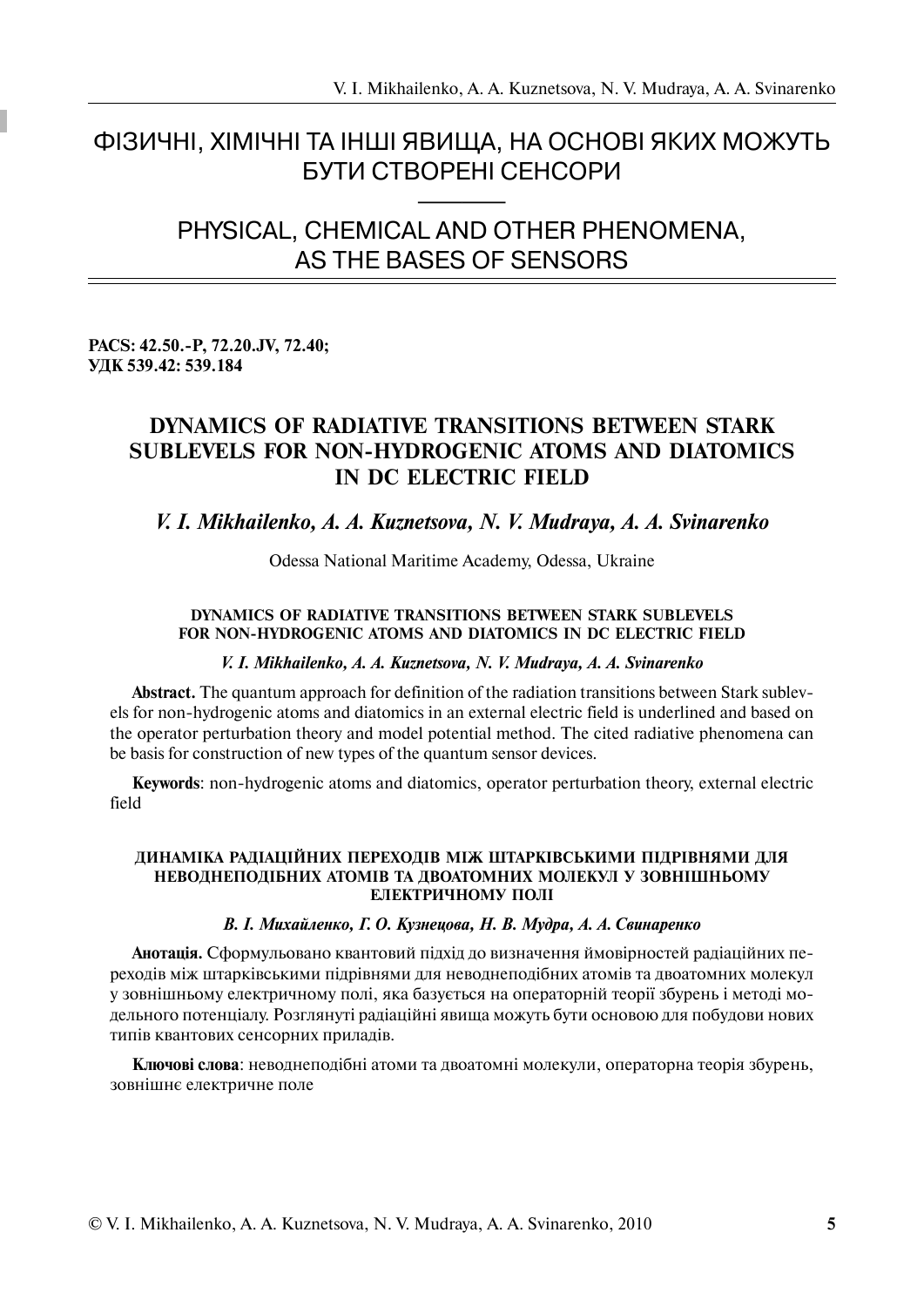#### ДИНАМИКА РАДИАЦИОННІХ ПЕРЕХОДОВ МЕЖДУ ШТАРКОВСКИМИ ПОДУРОВНЯМИ ДЛЯ НЕВОДОРОДОПОДОБНЫХ АТОМОВ И ДВУХАТОМНЫХ МОЛЕКУЛ ВО ВНЕШНЕМ ЭЛЕКТРИЧЕСКОМ ПОЛЕ

#### В. И. Михайленко, А. А. Кузнецова, Н. В. Мудрая, А. А. Свинаренко

Аннотация. Сформулирован квантовый подход к определению вероятностей радиационных переходов между штарковскими подуровнями для неводородоподобных атомов и двухатомных молекул во внешнем электрическом поле, который основывается на формализме операторной теории возмущений и методе модельного потенциала. Изучаемые радиационные явления могут быть основой для построения новых типов квантовых сенсорных устройств.

**Ключевые слова**: неводородоподобные атомы и двухатомные молекулы, операторная теория возмущений, внешнее электрическое поле

### **1. Introduction**

The studying elementary atomic processes in plasmas, gases and other mediums in an external electric (electromagnetic) field [1-20] is related to important physical problems and attracts a great interest in the last two decades. Above a great number of different processes the most actual and complicated ones include the ionization of excited atoms by means of the photon and electron impact, radiation and unradiation (including Auger) processes [1-4]. This topics are of a great interest in direct connection with developing new sensor devices, which are based on using the quantum systems and their special properties. As the most impressive examples one could indicate on the quantum frequency measures, quantum watches, atomic Carno machines, quantum processors, quantum cryptography etc  $[1,2]$ .

Though, naturally, there are many theoretical and experimental papers on dynamics of the radiation transitions in multi-electron atoms, nevertheless, some important aspects are remained unclear hitherto. It is very difficult still to perform an accurate account of the inter electron correlation effects in the multi-electron atoms. These effects and other ones are not adequately described within many simplified models. Surely there is a great number more sophisticated approaches, including the SCF Dirac-Fock methods and its different multiconfiguration versions and many others [5].

Situation changes dramatically under consideration of the different radiation mechanisms under availability of the external electromagnetic fields. Even more simple case of the external static electric field effect on atomic radiation transitions is remained hitherto quantitatively undescribed especially when speech is about non-hydrogenic atomic systems. So, a great interest represent development of the consistent quantum theory of the radiation transitions dynamics for non-hydrogenic atoms in an external electric field [6-18]. Very important class of problems with availability of the external electric (electromagnetic field) in a case of the Rydberg atoms when one or several electrons of the multi-electron atom are in the highly excited (Rydberg) states (see, for example, refs.[8,3,17,19,20]). So, it is easily to understand that there is an important necessity in developing more simple and simultaneously highly-pr $\check{\text{ncised}}$  schemes to studying the radiation transitions dynamics in multi-electron atoms in a dc electric field. Naturally a studying of the atomic properties for multi-electron atoms in a strong electric field is of a great interest for many applications, including the laser physics and chemistry, quantum electronics, sensor electronics, atomic and molecular physics etc and remains very important topic of modern quantum physics [1-6,19,20]. One of the key problems is connected with definition of the intensities and probabilities of radiative transitions between Stark sublevels in a spectrum of a multielectron atom in a DC electric filed. It is self-understood that the similar models are well developed for the hydrogen atom [6,20]. In this paper, we present the possible consistent quantum approach to definition of the radiation transitions between Stark sublevels for non-hydrogenic atoms in an external electric field, which is based on the operator perturbation theory [12,13,20] and model potential method (the Coulomb quantum defect approximation) [19,20]. The phenomena studied are of a great interest from the point of view of the construction of new types of the quantum sensor devices.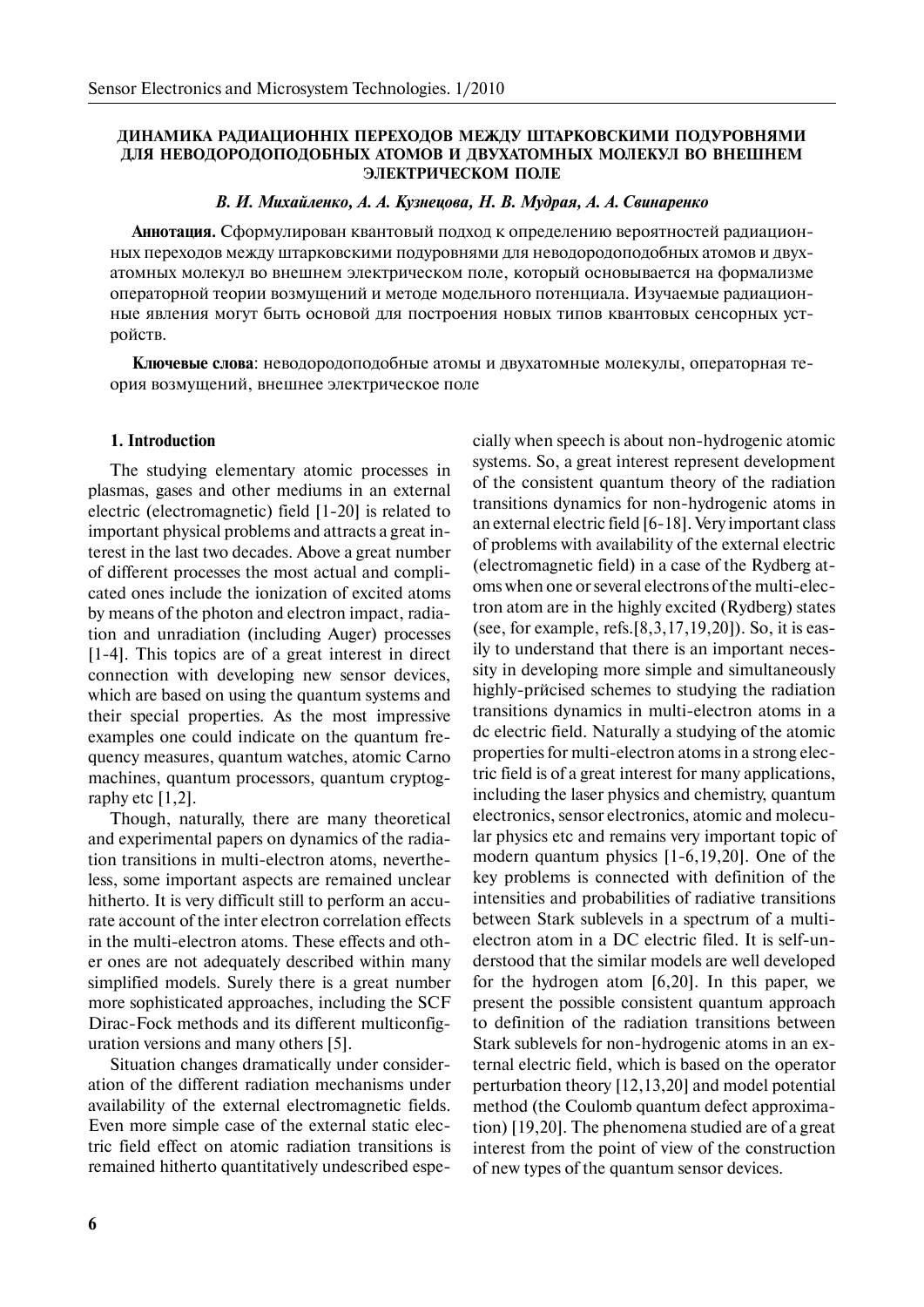### **2. Theory of atomic radiation transitions and operator approach**

As our main purpose is to develop and adapt consistent quantum approach for definition of the radiation transitions between Stark sublevels for non-hydrogenic atoms and diatomics in an external electric field, we should start from an accurate treating the Stark problem. Naturally the corresponding approach must be applied to any non-hydrogenic atoms without any dependence upon the electric field strength. From this point of view, the corresponding Stark problem method should be used as the starting model. Though in the last years it has been developed a set of effective non-perturbative approaches to the dc strong –field Stark effect in atomic systems (look, for example, [11-16]), for our purposes the most appropriate theoretical approach for constructing the wave functions in the Stark problem is given by the operator formalism [12,20]. It is important to note that the quantum defect version of this formalism is appropriate for treating alkali atoms and correspondingly the collisional processes with similar atoms [21]. These systems are often represented and a core and a single electron above the N-electron core.

The Schrodinger equation for atom in an uniform electric field of the nucleus (in atomic units) has a standard form and after separation of variables (1) in parabolic co-ordinates results in the system of two known equations for the functions *f, g*:

$$
f'' + \frac{|m|+1}{t} f' + [0, 5E + (\beta_1 - N/Z) /
$$
  

$$
/t - 0, 25 \varepsilon(t) t] f = 0
$$
 (1a)

$$
g'' + \frac{|m|+1}{t} g' + [0, 5E + \beta_2 /
$$
  

$$
/t + 0, 25 \varepsilon(t) t] g = 0
$$
 (1b)

coupled through the constraint on the separation constants:  $\beta_1 + \beta_2 = 1$ . In equations (1) *E* is the eigen energy,  $Z$  — charge of nucleus,  $N$  — the number of electrons in atomic core (for example for alkali atom). Within the operator approach the uniform electric field  $\varepsilon$  (*t*)= $\varepsilon$ <sub>*0*</sub> in Eqs. (2) is substituted by model function  $\varepsilon(t)$  with parameter  $\tau$  ( $\tau = 1.5$   $t_2$ ;  $t_2$  — is the second turning point). Naturally, the final results do not depend upon the parameter  $\tau$ . The two turning points for the classical motion along the  $\eta$  axis,  $t_1$  and  $t_2$ , at a given energy  $E$  are the solutions of the quadratic equation (β =  $β_1$ ,  $E = E_0$ ). As in further we will consider first of all alkali atomic systems,

one could guess suitability of using the quantum defect scheme [13,20] of the operator approach [12]. Despite the hydrogen atom, within the latter it is introduced the quantum defect [21]. Its value  $\mu$ <sub>*p*</sub> is connected with the electron energy *E* and principal quantum number *n* as  $\mu_l = n-z^*(-2E)^{-1/2}$  and expressed through the quantum defect value of the free  $(\epsilon=0)$ atom in the parabolic co-ordinates by standard way [21]. As usually, we use the standard classification for the electron states in a field, namely, there are used the quantum numbers:  $n, n_1, n_2, m$  (principal, parabolic, azimuthal ones). Within the operator approach [12] the two zeroth order eigen functions of the starting Hamiltonian  $H_0$ : bound state function  $\Psi_{F_{\rm b}}(\varepsilon, \nu, \varphi)$  and scattering state function  $\Psi_{F_{\rm s}}(\varepsilon, \eta, \varphi)$ ϕ) with the same eigen energy order are defined and used further in definition of any parameters for the quasi-stationary atomic states.

Definition of the corresponding eigen energies and functions results in the solution of the well known problem of the states quantification in the case of the penetrable barrier. According to ref. [12,13], the system (2) is solved with the total Hamiltonian *H* using the conditions, which quantify the bounding energy E, with separation constant  $\beta_1$ :

$$
f(t) \to 0
$$
 at  $t \implies \infty$ ,  $\partial x(\beta, E) / \partial E = 0$ , (2)

with

$$
x(\beta, E) = \lim_{t \to \infty} \int g^{2}(t) + \left\{ g'(t) / k \right\}^{2} \int t^{|m|+1} . \quad (3)
$$

The further procedure for the 2D eigen value problem results in solving of the system (5) with probe pairs of  $E$ ,  $\beta$ <sub>1</sub>. It is very important that the bound state energy, eigenvalue  $β_1$  and eigen function for the zero order Hamiltonian  $H_0$  coincide with those for the total Hamiltonian *H* when the field strength at  $\varepsilon \rightarrow 0$ . The scattering states' functions  $g_{E's}$  are defined according to the operator formalism special algorithm [12].

Further one can introduce the definition of intensity of the Stark components through the matrix elements of the r coordinate of an atomic electron:

$$
I\left(nn_1n_2m \to n'n'_1n'_2m'\right) =
$$
  
= 
$$
\frac{4e^4\varpi_0^4}{3c^3} \left| \left\langle nn_1n_2m \middle| r \middle| nn_1n_2m \right\rangle \right|^2,
$$
 (4)

where  $\omega_{\rho}$  is non-perturbed frequency of transition  $n \rightarrow n_i$ . Usually the Stark components are divided on the  $\pi$  and  $\sigma$ -components in dependence upon polarization (linear  $\Delta m = 0$ , or cycle  $\Delta m = \pm 1$ ). Intensities of the  $\pi$ - components are defined by the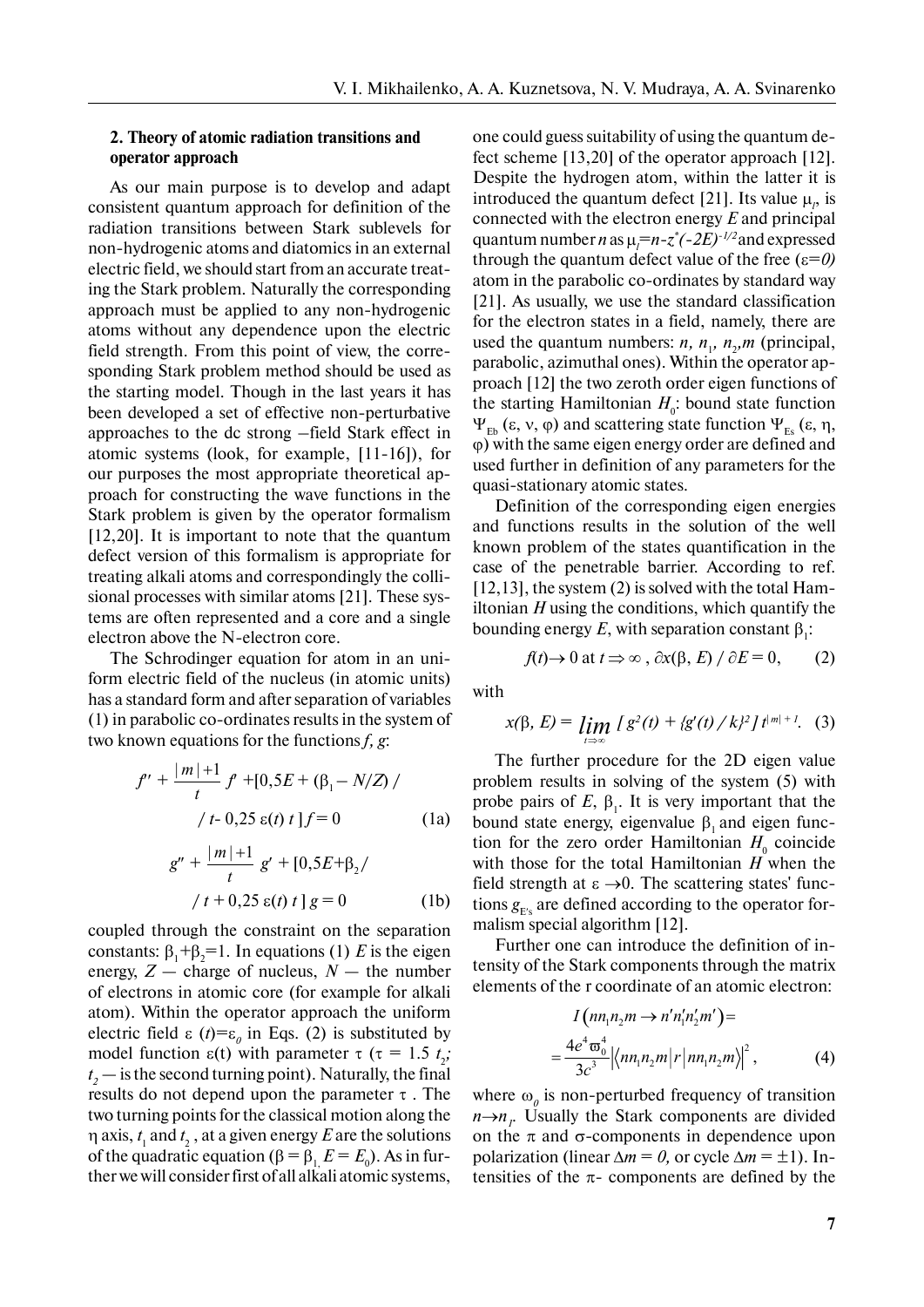matrix elements of *z-*component *r*, and intensities of the  $\sigma$ -компонент — by *x* (or *y*)-components *r*.

In the literature there are the known general formulas for matrix elements, derived by Gordon and expressed in the hyper geometric function (see, for example, [6]). One should note that these formulas are very cumbersome and can be used only in particular cases. Naturally the similar formula are absent for the multi-electron atoms in an electric field.

As usually, a probability of transition *B* (*nkm*, *n'*) from parabolic state *| nkm >* into all states, belonging to the level *n'*, is as follows:

> $(nkm, n') = \omega(n, n') \sum |\langle nkm | r | n'k'm' \rangle|^2$ ,  $(n, n') = \omega(n, n') \sum |\langle nkm | r | n'km' \rangle |^2$ *k m*  $B(nkm, n') = \omega(n, n') \sum |\langle nkm|r|n'k'm$

 $\mathcal{L}'$  =  $\omega(n,n')\sum_{k',m'}\left|\left\langle nkm\right|r\right|n'k'm'\right|^2$ , (5)

where

$$
\varpi(n,n') = \frac{4e^2a_0^2}{3\hbar c^3} \left(\frac{1}{n^2} - \frac{1}{n'^2}\right)^3.
$$

So, in order to define the probabilities (intensities) of the radiation transitions in an electric field one could estimate the matrix elements (5). In a new scheme of calculation we propose to use system of the quantum defect approximation wave functions, which are the solutions of the system (1). In fact such an approach is corresponding to using the sturmian functions basises, which have he following form in the spherical coordinates:

$$
\langle r, \theta, \phi | S_{n,l,m}^{\alpha} \rangle = D(n,l) \exp\left(\frac{-r}{\alpha}\right) \left(\frac{2r}{\alpha}\right)^{l} \times
$$

$$
\times L_{n-l-1}^{(2l+1)} \left(\frac{2r}{\alpha}\right) Y_{l,m}(\theta, \phi), \tag{6}
$$

where

$$
D(n,l) = \sqrt{\frac{(n-l-1)!}{(n+l)!}}, \, |m| \le l < n \, .
$$

*L* is the Lagerre polynomial, *Y* — spherical harmonics,  $\alpha$ - parameter, which defines a scale of oscillations of the sturmian functions. This parameter can be estimated within the quantum defect method  $\int_{0}^{\infty} e^{-t} \frac{1}{2n^2 \alpha}$ .

### **3. Generalization of the operator-quantum defect approach for diatomic molecules**

The generalization of the underlined scheme for diatomic molecules can be directly carried out with accounting for the symmetry of the corresponding diatomic problem. To define the wave functions and electron states energies in external electric field, one

needs to carry out the diagonalization of the energy matrice, calculated between states with the same main quantum number. In ref. [20,22] there are underlined the corresponding schemes for calculating the Stark resonances parameters in the diatomic molecules on example of the hydrogen molecule. The generalization of theses schemes can be performed by implementation of the model potential (the Coulomb quantum defect) approximation and finite differences numeral scheme. In particular, it is easily to write the Hamiltonian in the cylindrical coordinates  $(\rho, z)$  (the atomic units are used):

$$
H \psi(\rho, z) = E \psi(\rho, z) \tag{7}
$$

$$
H = -1/2(\partial^2/\partial \rho^2 + 1/\rho \partial/\partial \rho + \partial^2/\partial z^2 -
$$
  
-1/[(z + R/2)<sup>2</sup> + \rho<sup>2</sup>]<sup>1/2</sup> -  
-1/[(z - R/2)<sup>2</sup> + \rho<sup>2</sup>]<sup>1/2</sup> - \varepsilon\_0 z + V(\rho, z). (8)

Here  $\varepsilon_o$  denotes an electric field;  $V_c$  is effective potential for an account of field of the molecular electron shells. This potential can be chosen in the quantum defect approximation [19]. To solve the equation (7) one should use one of the versions of the finite differences method. Under the differences solution (7), an infinite region is exchanged by a grid ( $\rho$ ,  $L_z \leq z \leq L_z$ ). For  $z \leq 0$  it should be used a condition of the smallness of wave function on the boundary. For  $z>0$  the boundary condition has the form of plane divergent wave. The differences scheme is constructed in the same way as the known Ivanov model [22]. The eigen values of hamiltonian can be calculated by means of the inverse iterations method. The corresponding system of inhomogeneous equations is usually solved by the Thomas method. To define the resonances energy and width and the radiation transitions probabilities one should use the expressions, which are similar to above presented ones.

#### **4. Estimates and conclusion**

So, in this paper we underlined the possible consistent quantum approach to definition of the radiation transitions probabilities (intensities) between Stark sublevels for non-hydrogenic atoms and diatomic molecules in an external electric field, which generalizes the operator perturbation theory for H atom [12,13] and bases on the model potential method (the Coulomb quantum defect approximation) [19,20]. The last moments differ the presented theory from the other approaches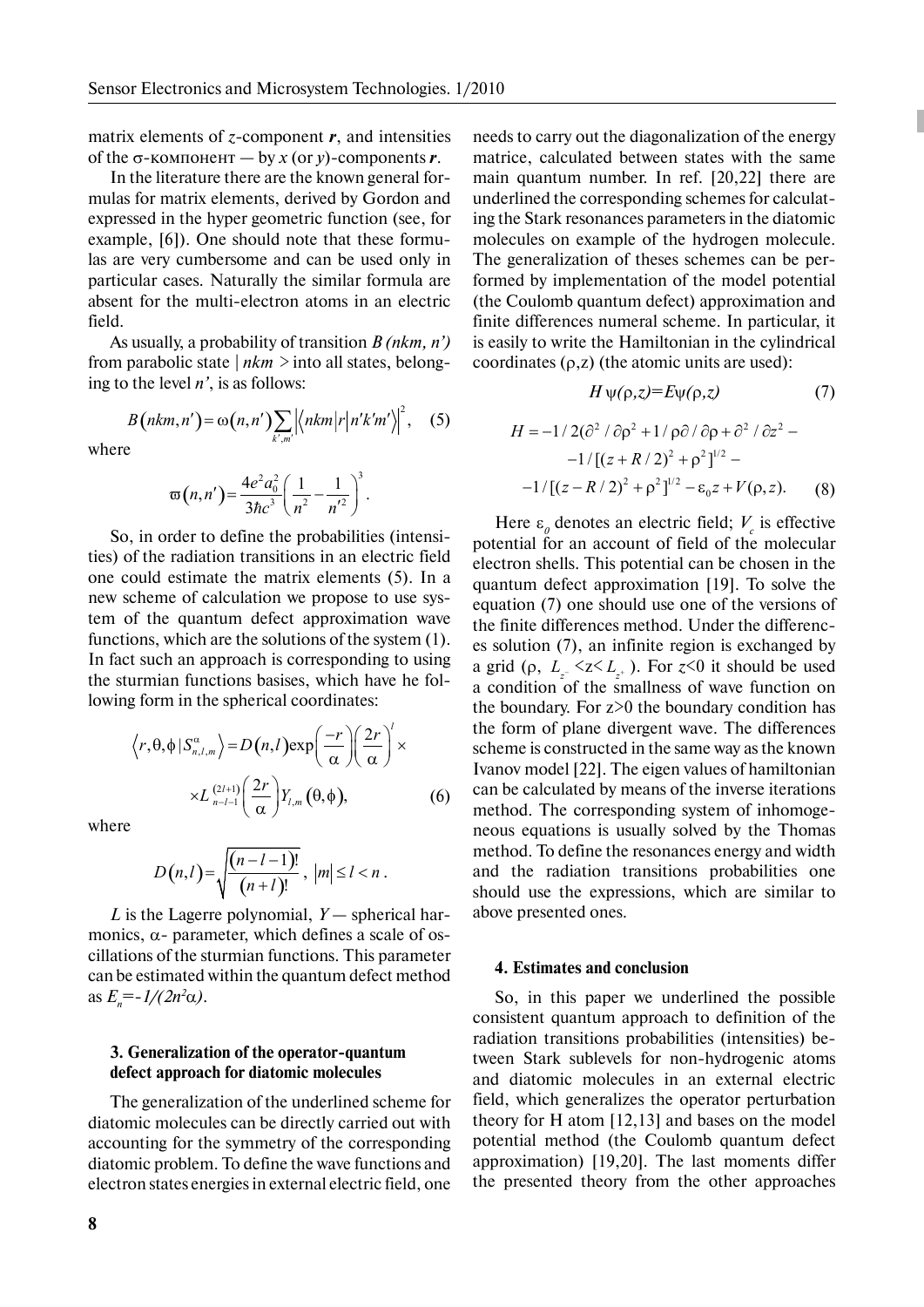(see refs. [5,7,13,22]). The numerical realization of the approach for alkali atoms is now in a progress. However, for illustration we present below the known data on the radiation transition probabilities B(i) (eq.5) for hydrogen atom (from level  $n=10$ ), which are obtained from analytic approximate formulas within the usual perturbation theory (column A) [6], operator perturbation theory (column C) [23], and the exact results (column B) by means the Gordone's formulas [6,23]. The agreement between exact data and operator approach results is quite acceptable.

Table 1 The radiation transition probabilities (eq.5) for H atom (from level  $n=10$ )

|                   |        | В      | C      |
|-------------------|--------|--------|--------|
|                   | 0,5472 | 0,5523 | 0,5521 |
| $\mathbf{\Omega}$ | 0,3623 | 0,3658 | 0,3656 |
|                   | 0,2703 | 0,2722 | 0,2721 |
|                   | 0,2155 | 0,2163 | 0,2162 |
|                   | 0,1532 | 0.1532 | 0.1532 |
|                   | 0,1186 | 0,1188 | 0,1188 |

Obviously, one could wait for the same situation in a case of the non-H atomic systems. From physical point of view, availability of external electric field can lead to significant changing of the radiation transitions probabilities in dependence upon the field strength. The key moment is connected with definition of the transition matrix elements within the Coulomb quantum defect scheme as for non-H atoms as non-H diatomic molecules. It is obvious that the described approach is especially useful in treating the radiation transitions probabilities between the Stark sublevels for the Rydberg systems in an electric field, where the known sophisticated methods are dealing with the significant numerical difficulties [1-3]. The alternative quasiclassical models [6] are working only on a case of the weal external electric field and fail in an opposite case (strong-field Stark effect). In conclusion we also note that the approach can be used for studying not only the radiation transitions (decay) dynamics of multi-electron atoms (molecules) in an external electric field, but for defining probabilities of other non-radiation processes, including the Auger transitions etc too.

#### **References**

1. Matter in superintense laser field. Eds.Batani D., oachain C.;- N-Y:AIP, 2007-560p.

- 2. Ullrich C., Erhard S., Gross E.K.U., Superintense Laser Atoms Physics. — N. — Y: Acad. Press.,  $2007. - 580p.$
- 3. Letokhov V.S. Nonlinear selective photoprocesses in atoms and molecules.  $-$  M.: Nauka, 1983.  $-$  408P.
- 4. Ivanov L.N., Letokhov V.S. Spectroscopy of autoionization resonances in heavy elements atoms// Com. Mod.Phys.D.:At.Mol.Phys. — 1985. — Vol.4. — P.169-184.
- 5. Wilson W. Handbook on Molecular Physics and Quantum Chemistry/ Wilson W. — Chichester: Wiley,  $2003. - 680P$
- 6. Lisitsa V.S., New in effects of Stark and Zeeman// Usp.Phys.Nauk. — 1987. — Vol.153. — P.379-422.
- 7. Harmin D., Theory of non hydrogenic Stark effect// Phys.Rev.Lett. — 1982. — V.49. — P.128-131.
- 8. Zimmerman M.L., Littman M., Kash M., Kleppner D. Stark structure of Rydberg states of alkali-metal atoms//Phys.Rev.A. — 1979-V.20. — P.2251-2275.
- 9. Rosmej F.B., Hoffman D.H., Geissel M. et al, Advanced X-ray diagnostics based on an observation of high-energy Rydberg transitions from autoionizing levels in dense laser-produced plasmas// Phys. Rev. A. — 2001-Vol.63. — P.063409-063418.
- 10. Silverstone H., Adams B., Cizek J., Otto P., Stark effect in hydrogen: Dispersion relations, asymptotic formulas and calculation of the ionization rate via high-order perturbation theory//Phys.Rev. Lett. — 1979. — Vol.43,N20. — P.1498-1501.
- 11. Harmin D.A. Theory of the Non hydrogenic Stark Effect// Phys.Rev.Lett. — 1982. — Vol.49,N2. — P.128-131.
- 12. Glushkov A.V.,Ivanov L.N., DC Strong-Field Stark-Effect: consistent quantum-mechanical approach// J.Phys.B: At. Mol. Opt. Phys. — 1993. — Vol.26,N16. — P.L379-L386.
- 13. Glushkov A.V., Lepikh Ya.I., Fedchuk A.P., Ignatenko A.V., Khetselius O.Yu., Ambrosov S.V , Wannier-Mott excitons and atoms in a DC electric field: photoionization, Stark effect, resonances in the ionization continuum// Sensor Electr. and Microsyst. Techn.  $-2008. - N4. - P.5-11.$
- 14. Filho O, Fonseca A.,Nazareno H.,Guimaraes P.,Different approaches to Stark effect: Application to H ground state//Phys.Rev.A-1990. — Vol.42. — P.4008-4014.
- 15. Stambulchik E., Maron I., Stark effect of high*n* hydrogen-like transitions: quasi-continuous approximation//J.Phys.B:At.Mol.Opt.Phys. — 2008-Vol.41-P.095703.
- 16. Rao J., Delande D.,Taylor K., Quantum manifestations of scattering orbits in scaled spectrum of nonhydrogenic atom in crossed fields// J.Phys.B:At.Mol.  $Opt.Phvs. -2002. - V.35. - P.L1-10.$
- 17. Buchleitner A., Delande D., Secular motion of the three-dimenssional Rydberg states in a microwave field//Phys.Rev.A.  $-$  1997.  $-$  Vol.55.  $-$  P.1585-1598.